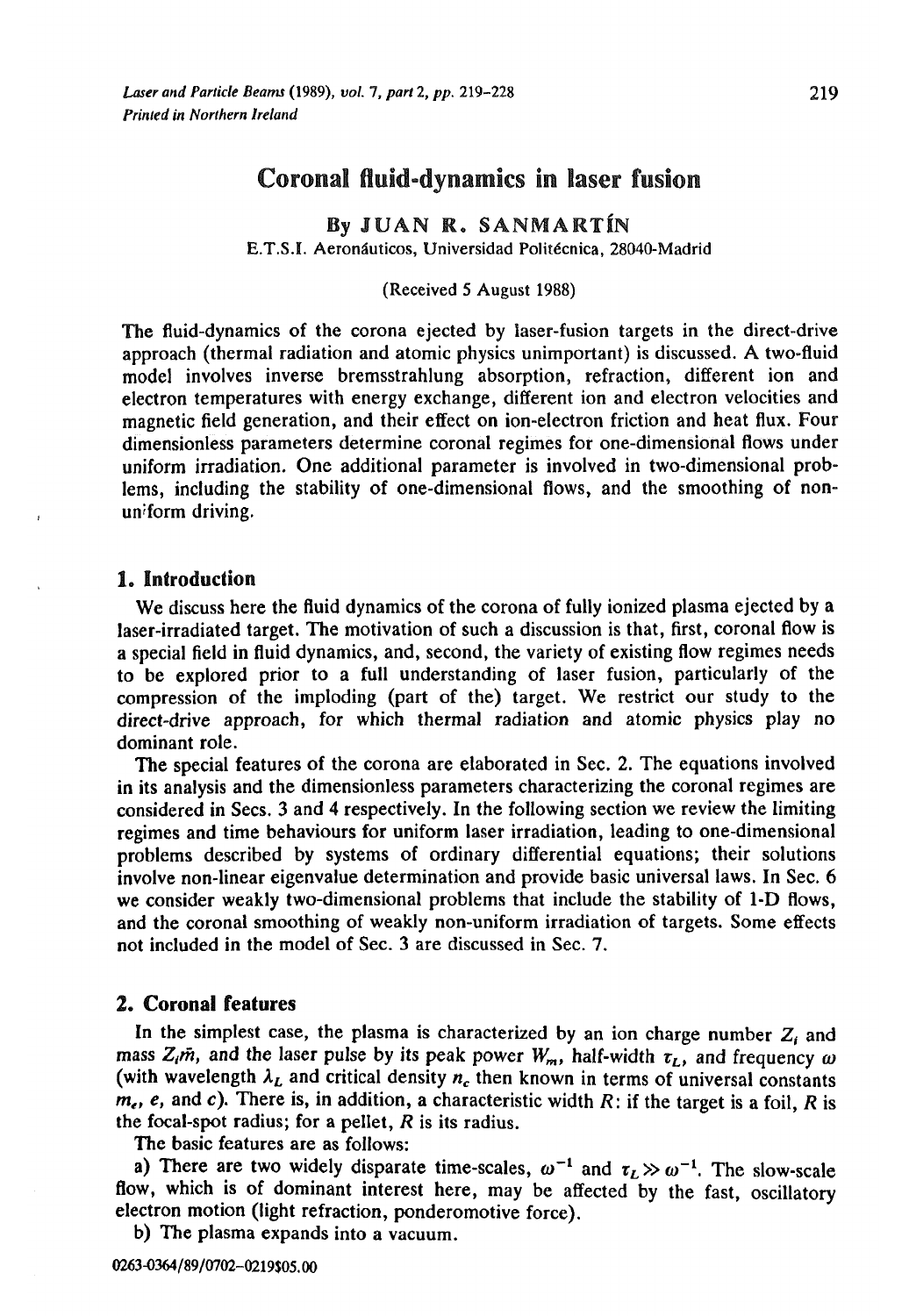c) Energy deposition takes place at electron densities  $n_e < n_c$ .

d) The mass critical density,  $\rho_c \approx \bar{m}n_c$ , is small compared to that of the imploding target, which will be larger than solid density ( $770\rho_c$  for fully stripped aluminum and  $1.06 \mu m$  light).

Consequently, the additional features are

1) The flow speed reaches sonic values,  $v^* \sim (T_e^*/m)^{\frac{1}{2}} = c_s^*$ , somewhere in the expanding plasma (asterisk superscripts mark unknown characteristic values, say in the critical surface). The ion inertia enters the sound speed because the slow-scale motion is quasineutral

$$
\lambda_D^* \ll \min\left(c_s^* \tau_L, R\right)
$$

i.e.

$$
(\bar{m}/m_e)^{\frac{1}{2}} \ll \omega \tau_L \quad \text{or} \quad \lambda_L \ll Rc/c_e^*
$$

where  $c_e = (T_e/m_e)^{\frac{1}{2}}$ .

2) Since energy must be taken from critical surface to target densities, and energy convection has an outward direction, thermal conduction must play a dominant role in the overdense region.

3) Formally letting  $\rho_{\text{target}}/\rho_c \rightarrow \infty$ , and because of i) pressure and mass flow rate remain finite and ii) plasma heat conduction is non-linear, one gets  $T/T^*$  and  $v/v^* \rightarrow 0$ at the target, exhibiting a well defined (ablation) surface lying at finite distance from the critical density. The slow recession of that surface may be neglected in the analysis of the plasma outside it—the corona—, which is thus uncoupled from the implosion process. (Results from that analysis, say the light absorption, or the pressure and flow rate at the ablation surface, might be used later to study the implosion).

4) The analysis of the corona requires a collisional two-fluid model. Indeed, if electron conduction and energy convection are to be comparable in the overdense region, its length must be

$$
L_c \sim \lambda_{ei}^* (\bar{m}/m_e)^{\frac{1}{2}} \gg \lambda_{ei}^*,\tag{1}
$$

 $\lambda_{el}$  being the ion-electron scattering mean-free-path. From the ion energy equation one then gets

$$
\frac{T_e^* - T_i^*}{T_i^*} \sim \frac{\lambda_{ei}^*}{L_c} \left(\frac{\bar{m}}{m_e}\right)^{\frac{1}{2}} \sim 1.
$$

From the electron momentum equation the same result is found for  $|\bar{v}_e^* - \bar{v}_i^*|/c_s^*$ .

5) Ion conduction and viscosity, and electron viscosity, represent small corrections of order  $(m_e/\bar{m})^{\frac{1}{2}}Z_t^{-\frac{5}{2}}$  and  $Z_i m_e/\bar{m}$ , respectively.

#### 3. Model equations

The two-fluid model consists of Maxwell equations

$$
\nabla \cdot \vec{E} = 4\pi e (Z_i n_i - n_e), \quad \nabla \wedge \vec{E} = -\frac{1}{c} \frac{\partial B}{\partial t},
$$
  

$$
\nabla \cdot \vec{B} = 0, \qquad \qquad \nabla \wedge \vec{B} = \frac{1}{c} \frac{\partial \vec{E}}{\partial t} + \frac{4\pi}{c} \vec{J},
$$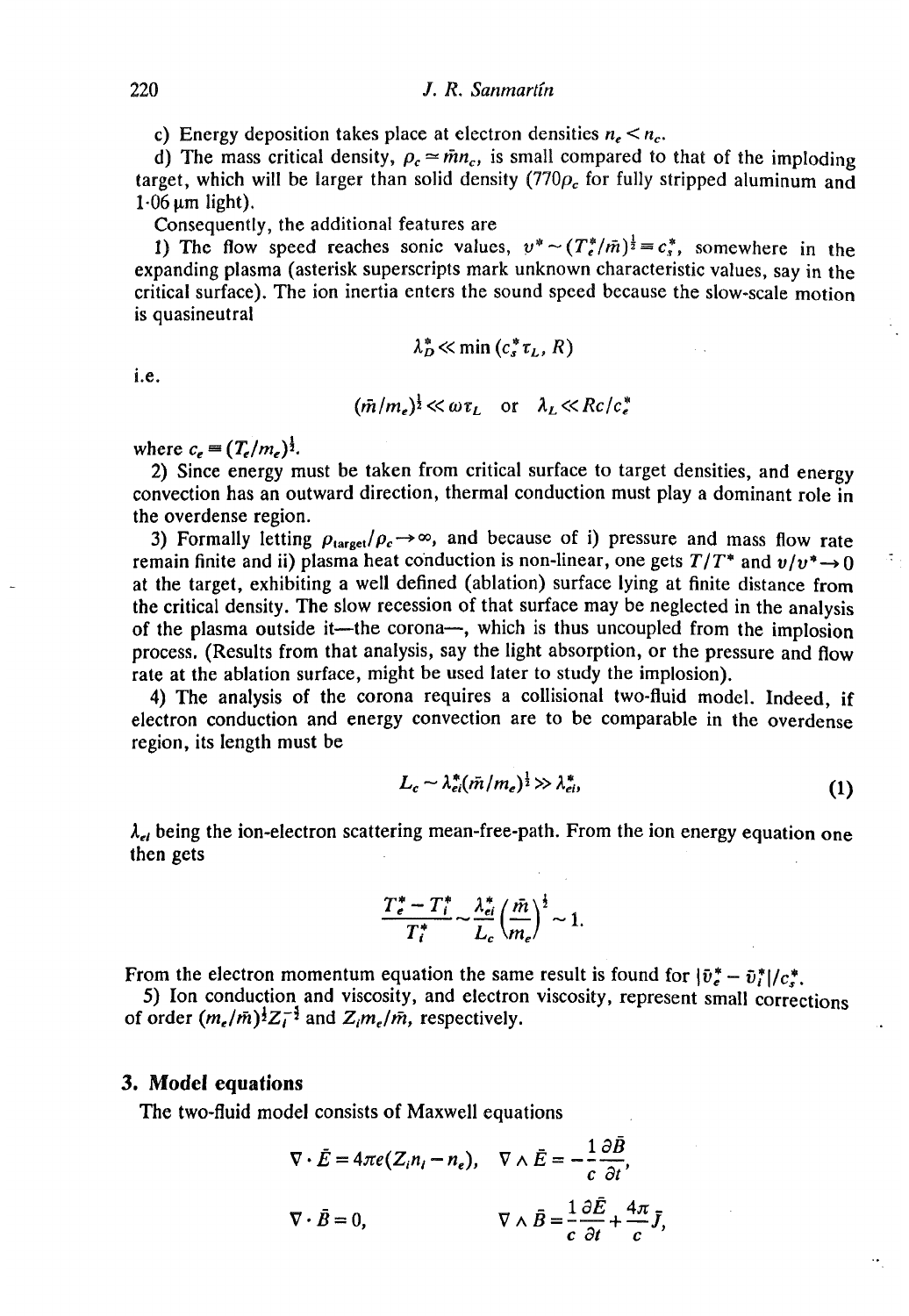and continuity, momentum, and energy (entropy) equations for either species  $(a = e, i)$ 

$$
\frac{\partial n_{\alpha}}{\partial t} + \nabla \cdot n_{\alpha} \bar{v}_{\alpha} = 0
$$
  

$$
m_{\alpha} n_{\alpha} \left( \frac{\partial}{\partial t} + \bar{v}_{\alpha} \cdot \nabla \right) \bar{v}_{\alpha} = -\nabla(n_{\alpha} T_{\alpha}) + n_{\alpha} q_{\alpha} \left( \bar{E} + \frac{v_{\alpha}}{c} \wedge \bar{B} \right) + \bar{R}_{\beta \alpha} + \text{viscous term}
$$
  

$$
n_{\alpha} T_{\alpha} \left( \frac{\partial}{\partial t} + \bar{v}_{\alpha} \cdot \nabla \right) \ln \frac{T_{\alpha}^{\frac{1}{2}}}{n_{\alpha}} = -\nabla \cdot \bar{q}_{\alpha} + Q_{\beta \alpha} + \text{ laser heating} + \text{viscous heating}
$$

together with a description of light propagation and absorption. Note that  $\bar{R}_{\beta\alpha} + \bar{R}_{\alpha\beta} =$ 0,  $Q_{\beta\alpha} + Q_{\alpha\beta} + (\bar{v}_{\alpha} - \bar{v}_{\beta}) \cdot \bar{R}_{\beta\alpha} = 0.$ 

Ion conduction and viscous terms are negligible as previously indicated. Quasineutrality requires  $Z_i n_i \approx n_e$  and allows to neglect the displacement current and the electron inertia (see also Pert 1987). It also leads to  $\nabla \cdot \vec{J} = 0$  where  $\vec{J} = eZ_i n_i \tilde{v}_i$  $en_z\bar{v}_z \approx -en_z\bar{u}(\bar{u} \equiv \bar{v}_z - \bar{v}_i)$ . One then gets the following system of equations

$$
\frac{\partial n_e}{\partial t} + \nabla \cdot n_e \bar{v}_i = 0 \tag{2}
$$

$$
\tilde{m}n_e \left( \frac{\partial}{\partial t} + \bar{v}_i \cdot \nabla \right) \bar{v}_i = -\nabla \left( n_e T_e + \frac{n_e}{Z_i} T_i \right) - n_e \bar{u} \wedge \frac{e \bar{B}}{c}
$$
 (3)

$$
\frac{n_e}{Z_i}T_i\left(\frac{\partial}{\partial t}+\bar{v}_i\cdot\nabla\right)\ln\frac{T_i^2}{n_i}=Q_{ei}
$$
\n(4)

$$
n_e T_e \left( \frac{\partial}{\partial t} + \bar{v}_i \cdot \nabla \right) \ln \frac{T_e^{\frac{3}{2}}}{n_e} = -n_e T_e \bar{u} \cdot \nabla \ln \frac{T_e^{\frac{3}{2}}}{n_e} - \nabla \cdot \bar{q}_e - \bar{u} \cdot \bar{R}_{ie} - Q_{ei} - \nabla \cdot \bar{S}_L \tag{5}
$$

$$
\nabla \wedge \left(\frac{e\bar{B}}{c}\right) = -\frac{k_L^2 m_e}{n_c} n_e \bar{u}, \quad (k_L \equiv \omega/c). \tag{6}
$$

In addition, the electron momentum equation is used in Faraday's law to obtain

$$
\frac{\partial}{\partial t}\left(\frac{e\bar{B}}{c}\right) + \nabla \wedge \left(\frac{e\bar{B}}{c} \wedge (\bar{v}_i + \bar{u}) + \frac{\bar{R}_{ie}}{n_e}\right) = \nabla T_e \wedge \nabla \ln n_e. \tag{7}
$$

The collisional results for electron heat flux, and ion-electron friction and energy exchange rate are (Braginskii 1965)

$$
\bar{q}_e = -n_e T_e \left( \frac{\tau_e}{m_e} \bar{\gamma} \cdot \nabla T_e - \bar{\beta} \cdot \bar{u} \right)
$$

$$
\bar{R}_{ie} = -n_e \left( \frac{m_e}{\tau_e} \bar{\alpha} \cdot \bar{u} + \bar{\beta} \cdot \nabla T_e \right)
$$

$$
Q_{ei} = \frac{3m_e n_e}{Z_i \bar{m} \tau_e} (T_e - T_i),
$$

where *x<sup>t</sup>* is some characteristic electron collision time

$$
\tau_e = \frac{3}{4(2\pi)^{\frac{1}{2}}} \frac{m_e^4 T_e^{\frac{3}{2}}}{e^4 Z_i n_e \ln \Lambda}
$$

and  $\ln \Lambda$  is a Coulomb logarithm.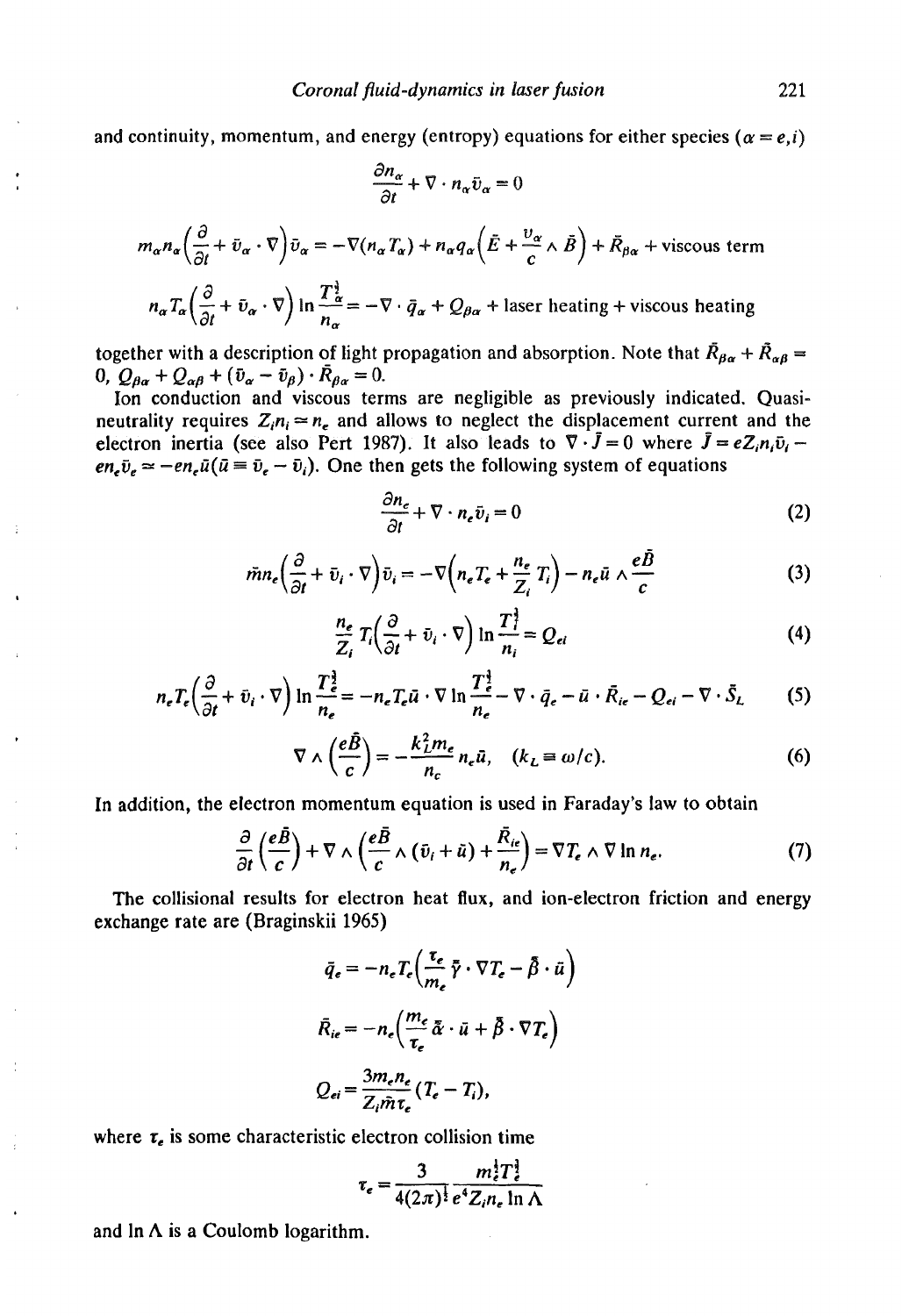### 222 *J. R. Sanmartin*

The tensors  $\bar{\alpha}$ ,  $\beta$ , and  $\bar{\gamma}$  are dimensionless functions of  $Z_i$  and  $\frac{Z_i}{c} = \omega_{ce} \tau_e$ ,  $\omega_{ce}$ *c m<sup>e</sup>* being the electron cyclotron frequency. Their symmetric and antisymmetric parts are even and odd in *B* respectively, and represent laws or effects well established in other fields of physics

$$
\bar{\alpha} = \bar{\alpha}_s(\text{Ohm}) + \bar{\alpha}_a(\text{Hall})
$$
  

$$
\bar{\gamma} = \bar{\gamma}_s \text{ (Fourier)} + \bar{\gamma}_a \text{ (Righti-Leduc)}
$$
  

$$
\bar{\beta} = \bar{\beta}_s \text{ (Select)} + \bar{\beta}_a \text{ (Etinghausen)} \text{ for } \left(\frac{\bar{q}_e}{\bar{R}_{ie}}\right)
$$

If ray tracing is not required (negligible ray crossing) the light energy flux is

$$
\bar{S}_L = \bar{s}_i I_i + \bar{s}_r I_r
$$

where the subscripts refer to rays incident and reflected (at the critical surface). One then has (Landau and Lifshitz 1960)

$$
\nabla \cdot \bar{s}_{i,r} I_{i,r} = -k_{br} I_{i,r} \tag{8}
$$

$$
\bar{s}_{i,r} \cdot \nabla \bar{s}_{i,r} = [\nabla - \bar{s}_{i,r}(\bar{s}_{i,r} \cdot \nabla)] \ln (1 - n_e/n_c)^{\frac{1}{2}}
$$
(9)

where *kbr* is the absorption coefficients for inverse bremsstrahlung (Johnston *&*  Dawson 1973)

$$
k_{br} = \frac{n_e/n_c}{c \tau_e (1 - n_e/n_c)^{\frac{1}{2}}}.
$$

# 4. Dimensionless parameters

Equations (2)-(9), together with the auxiliary equations for  $\bar{q}_e$ ,  $\bar{R}_i$ ,  $Q_{ei}$ , and  $k_{br}$ and the expressions for  $\tau_e$  and  $\bar{S}_L$ , is a set of ten equations for the ten variables

$$
n_e, \bar{v}_i, T_e, T_i, \bar{u}, e\bar{B}/c, \bar{s}_{i,r}, I_{i,r}.
$$

The system involves a number of dimensional parameters and a dimensionless one  $(Z_i).$ 

Writing  $c\tau_e = m_ec \times \tau_e/m_e$  in  $k_{br}$  and defining  $\bar{K}(z)$  by setting

$$
\frac{\tau_e}{m_e} = \frac{\tilde{K}(Z_i)}{\gamma_0(Z_i)} \frac{T_e^{\frac{3}{2}}}{n_e}
$$

we have eight parameters

$$
W_m, \tau_L, R, n_c, \bar{m}, k_L^2 m_e, \bar{K}, \text{ and } m_e c;
$$

 $\gamma_0 \vec{l}$  is the limiting form of  $\bar{\gamma}$  in  $\bar{q}_e$  when  $\omega_{ce} \tau_e \rightarrow 0$ . Note that  $\bar{K}$  is then the coefficient in Spitzer's thermal conductivity

$$
K(Spicture) = \bar{K}T_{\epsilon}^{\frac{1}{2}};
$$

we neglect its weak dependence on *ne* and *Te* due to the Coulomb logarithm.

Five dimensionless combinations of the above parameters, can be obtained. However, if a dimensional analysis of equations  $(2)-(9)$  is carried out only four combinations are found. A fifth one,  $n_c R^3$ , the number of electrons in a macroscopic volume, involves microscopic information for which our equations have no use.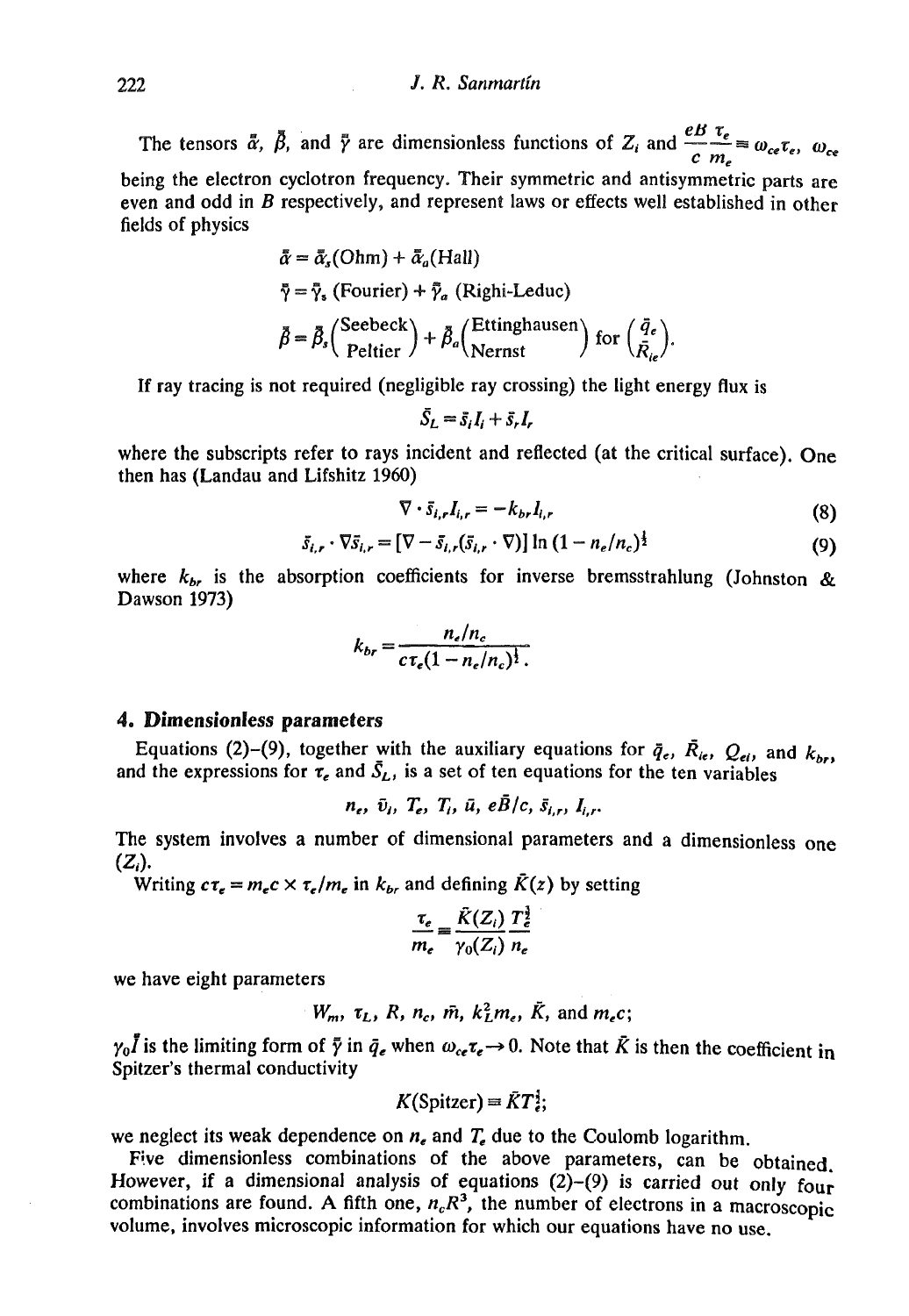Thus, finally, dimensionless results from the present formulation will depend on the dimensionless numbers

$$
\sigma_1 = \left(\frac{W_m}{R^2 \tilde{m} n_c}\right)^{\frac{1}{3}} \frac{\tau_L}{R}, \quad \sigma_2 = \frac{\tilde{K} \tilde{m}^{\frac{5}{2}} R^3}{n_c \tau_L^4},
$$

$$
\sigma_3 = \frac{\tilde{m} R}{m_c \tau_L}, \quad \sigma_4 = \frac{m_e}{\tilde{m}} (k_L R)^2,
$$

and  $Z_i$ .

## 5. One-dimensional solutions

For atomic number Z not too high, atoms in the corona are fully stripped  $(Z_i = Z)$ and the dependence of the flow on  $Z_i$  shows no particular features. The main effect is that as  $Z_i$  increases, ion pressure and entropy per unit volume become negligible compared to the corresponding electron values. There is a slight simplification:  $T_i$ remains in equation (4) only, and may be ignored when determining all other variables.

Consider now target and irradiation that are both spherically symmetric. Current and magnetic field then vanish identically. As a result  $\sigma_4$  drops off the analysis, leaving  $\sigma_1$ - $\sigma_3$  as remaining parameters.

For  $\sigma_1$  small the corona is a thin layer  $(L \sim c_s^* \tau_L \ll R)$  that may be considered planar (one-dimensional, straight flows). Introducing convenient, reference values of velocity<br>and intensity  $U = (n_c \tau_L / m^3 \bar{K})^3$ ,  $I_0 = W_m / 4 \pi R^2$ 

$$
U = (n_c \tau_L / m^2 \bar{K})^3
$$
,  $I_0 = W_m / 4 \pi R^2$ 

we then use parameters  $\bar{I}_0$  and  $\bar{U}$  instead of  $\sigma_2$  and  $\sigma_3$ :

$$
\tilde{I}_0 = \frac{I_0}{\rho_c U^3} = \frac{\sigma_1^3 \sigma_2}{4\pi} = \frac{W_m \bar{K} \bar{m}^{\frac{3}{2}}}{4\pi R^2 n_c^2 \tau_L}
$$
\n
$$
\bar{U} = \frac{\bar{m} U}{m_c c} = \frac{\sigma_3}{\sigma_2^1} = \frac{n_c^1 \tau_L^1 \bar{m}^2}{m_c c \bar{K}^{\frac{1}{3}}}.
$$

One easily verifies that  $L_c / c_s^* \tau_L \sim I_0$ .

For  $I_0$  small we have  $L_c \ll L$ : conduction is restricted to a thin sublayer, having both overdense and underdense regions and lying next to the target. This sublayer may be considered quasi-steady. If  $W(t) \propto t^{\frac{3}{2}}$ , the larger region outside the layer has a self-similar behaviour; as a consequence the entire problem is reduced to the analysis of systems of ordinary differential equations. For  $\bar{U}/\bar{I}_0^2$  small, inverse bremsstrahlung is negligible and surface absorption at  $n_c$  must be considered (Sec. 7). If then  $W(t) \propto t$ , the entire corona has a self-similar behaviour, leading again to ordinary differential equations.

For  $\sigma_1$  large  $(c^*_r \tau_L \gg R)$ , quasi-steady conditions are obtained during most of the pulse, and the characteristic length of the corona is *R* itself. We are led once more to ordinary differential equations. Introducing a velocity

$$
V=(n_cR/\bar{m}^{\frac{5}{2}}\bar{K})^{\frac{1}{4}}
$$

we then use parameters  $\tilde{W}$  and  $\tilde{V}$  instead of  $\sigma_2$  and  $\sigma_3$ :

$$
\bar{W} = \frac{I_0}{\rho_c V^3} = \frac{\sigma_1^3 \sigma_2^3}{4\pi} = \frac{W_m \bar{K}^{\frac{3}{4}} \bar{n}^{\frac{7}{8}}}{4\pi R^{\frac{11}{4}} n_c^{\frac{7}{8}}},
$$
\n
$$
\bar{V} = \frac{\bar{m}V}{m_c c} = \frac{\sigma_3}{\sigma_2^3} = \frac{\bar{m}^{\frac{3}{8}} R^{\frac{1}{4}} n_c^{\frac{1}{2}}}{m_c c \bar{K}^{\frac{1}{4}}}.
$$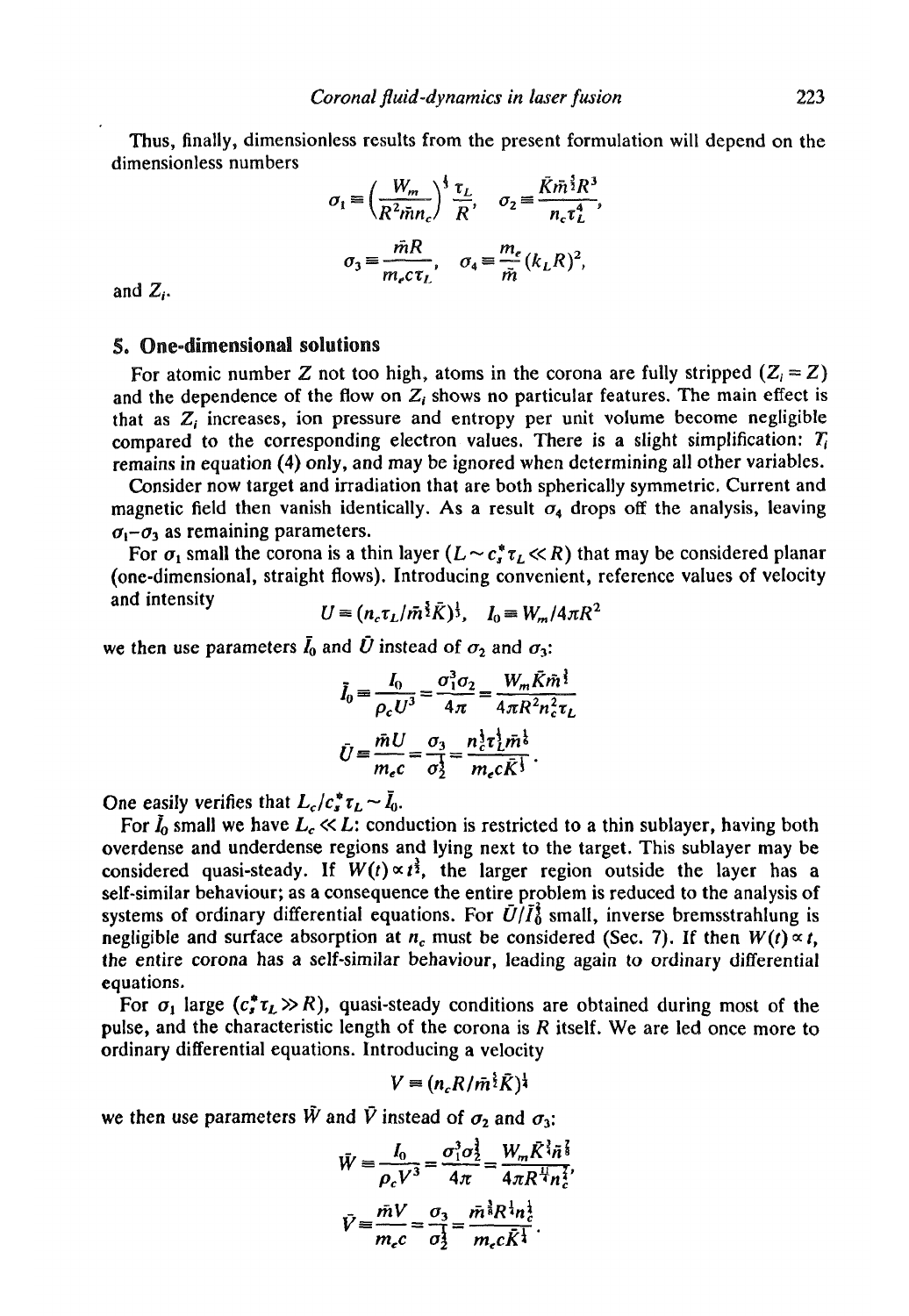One easily verifies that  $L_c/R \sim \bar{W}^{\frac{4}{3}}$ . For  $\bar{W}^{\frac{4}{3}}$  small we have  $L_c \ll L$ : conduction is restricted to a thin layer having both overdense and underdense regions and lying next to the target. For  $\bar{V}/\bar{W}$  small, inverse bremsstrahlung becomes negligible.

Consider next a foil target. For  $\sigma_1$  large, the flow will be quasi-steady and divergent. but only in a crude sense may it be taken as (hemispherically) symmetric;  $\bar{B}$  and  $\bar{u}$ effects will be essential to the analysis. For  $\sigma_1$  small, however, we again have a thin corona  $(L \sim c_s^* \tau_L \ll R)$ , which may be considered planar if, as usual, transverse variations across the laser spot have its radius *R* as characteristic length. One may then repeat the previous discussion on  $I_0$  and  $\bar{U}$ , just omitting the factor  $\frac{1}{4}$  in  $I_0$  and  $\bar{I}_0$ .

In all above cases, universal laws for quantities such as peak electron and ion temperatures, mass ablation rate, ablation pressure, and fractional absorption can be obtained. The laws are analytical in a sense usual in fluid mechanics; they represent dimensionless functions of a few dimensionless parameters, result from ordinary differential equations as nonlinear boundary value problems, and usually involve eigenvalues determination by requiring the crossing of some singular points.

There is clearly a richness of behaviour depending on coronal length relative to pellet or spot radius, conduction-to-coronal length ratio, fractional inverse bremsstrahlung absorption, and even ion-to-electron energy storage ratio. That richness is reflected in target implosion. For example, the hydrodynamic efficiency  $\eta_H$  for the acceleration of a thin foil is a function of the ratio of ablated mass  $\Delta M$  at the end of the pulse to the initial mass  $M_0$ ;  $\eta_H(M/M_0)$  was calculated for different coronal regimes and found to depend substantially on the particular regime considered (Sanmartin *et at.* 1985b; figure 2).

Different regimes have been analyzed for both  $\sigma_1 \rightarrow 0$  (Sanmartin & Barrero 1978a,b; Barrero & Sanmartin 1980; Sanmartin *et al.* 1983; Ramis & Sanmartin 1983; Nicolás 1986) and  $\sigma_1 \rightarrow \infty$  (Montañés & Sanmartín 1980; Sanz *et al.* 1981; Sanz & Sanmartin 1983; Sanmartin *et al.* 1985a; Nicolas & Sanmartin 1985).

### **6. Weakly two-dimensional flows**

**When** target or irradiation conditions are not perfectly symmetric or uniform, coronal flows become two-dimensional and the parameter  $\sigma_4$ , characterizing current and magnetic effects, enters the picture. The analysis of such flows may be quite complex.

Particularly simple are problems that may be considered as only *weakly* twodimensional. The main examples are the analysis of a) the stability of the 1-D flows of Sec. 5 and b) the smoothing of impressed, weak, nonuniformities in irradiation or surface finish: i.e. perturbations of the Sec. 5 flows. The ratio of perturbation wavelength to coronal length is an additional parameter characterizing these problems (Sanmartin *et al.* 1987; Sanz *et al.* 1988a,b; Sanz 1988; P6rez-Saborid *et al.* 1988).

Since both  $\bar{B}$  and  $\bar{u}$  are then small quantities, one finds in general that

$$
\bar{R}_{ie} \simeq -n_e \left( \frac{m_e}{\tau_e} \alpha_0 \bar{u} + \frac{\beta_0''}{\delta_0} \frac{\tau_e e B}{m_e c} \wedge \nabla T_e + \beta_0 \nabla T_e \right),
$$
\n
$$
\bar{q}_e \simeq -n_e T_e \left[ \frac{\tau_e}{m_e} \left( \gamma_0 \nabla T_e + \frac{\gamma_0''}{\delta_0} \frac{\tau_e e \bar{B}}{m_e c} \wedge \nabla T_e \right) - \beta_0 \bar{u} \right].
$$

Then, Faraday's law becomes

$$
\frac{\partial}{\partial t} \left( \frac{e\vec{B}}{c} \right) + \nabla \wedge \left[ \frac{e\vec{B}}{c} \times \left( \bar{v}_i - \frac{\beta_0''}{\delta_0 m_e} \nabla T_e \right) - \frac{m_e}{\tau_e} \alpha_0 \vec{u} \right] = \nabla T_e \wedge \nabla \ln n_e \tag{10}
$$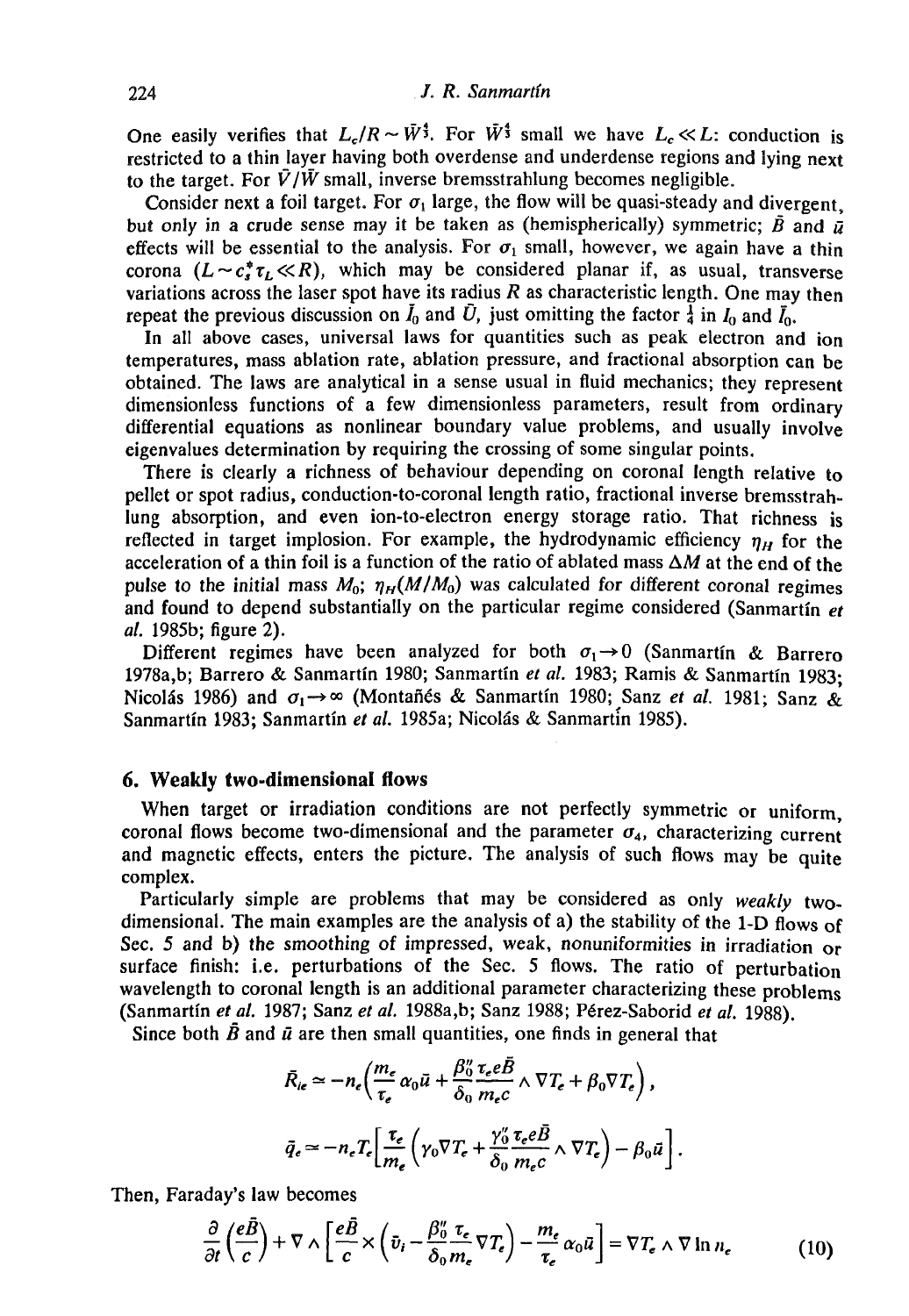and the first three terms on the right-hand side of equation (5) become

$$
-n_{\epsilon}T_{\epsilon}\bar{u}\cdot\nabla\ln\frac{T_{\epsilon}^{\frac{1}{2}}}{n_{\epsilon}}-\nabla\cdot\bar{q}_{\epsilon}-\bar{u}\cdot\hat{R}_{ie}
$$
  

$$
\rightarrow-n_{\epsilon}T_{\epsilon}\bar{u}\cdot\nabla\ln\frac{T_{\epsilon}^{\frac{1}{2}}}{n_{\epsilon}}+\nabla\cdot(\bar{K}T_{\epsilon}^{\frac{1}{2}}\nabla T_{\epsilon})+\nabla\cdot(\bar{K}T_{\epsilon}^{\frac{1}{2}}\frac{\gamma_{0}^{\prime\prime}}{r_{0}\delta_{0}}\frac{r_{\epsilon}e\bar{B}}{m_{\epsilon}c}\wedge\nabla T_{\epsilon}). \quad (11)
$$

Note that only Ohm and Nernst terms enter  $(10)$ , while the  $\bar{u}$ -convection of electron entropy, and Righi-Leduc conduction, enter (11). The thermoelectric effects ( $\beta_0$ -terms) and the term  $\tilde{J} \wedge \tilde{B}/c$  in equation (3) drop out. On the contrary, the refraction equations (8), (9) are an essential part of weakly 2-D flows. The Braginskii coefficients  $(\alpha_0, \beta_0, \text{ etc.})$  only depend on  $Z_i$ .

Full 2-D coronal flows can be simplified in special limits. Consider first  $\sigma_1$  large. For  $\sigma_4 \rightarrow 0$ , Faraday's law generates a current through Ohm's term, the heating in (5) is due to  $\bar{u}$  convection of entropy, and Ampere's law gives  $\bar{B}$ , which is small  $(\omega_{ce}\tau_e \ll 1)$ . For  $\sigma_4 \rightarrow \infty$ , the  $\partial \bar{B}/\partial t$  and  $\bar{v}_i \wedge \bar{B}$  terms and the Nernst effect enter Faraday's law, yielding  $\bar{B}$  (now we have  $\omega_{ce}r_e \sim 1$ ), Ampere's law gives a small  $\bar{u}$ , and Righi-Leduc heating occurs. In both the small and large  $\sigma_4$  limits, the force  $\bar{J} \wedge \bar{B}/c$  is negligible. For  $\sigma_1$  small the same results apply, if  $\sigma_1^2 \sigma_4$  is small and large respectively.

# 7. Corrections to the model

## 7.1. *Thermal radiation*

For atomic number Z not too large, and thus ions fully stripped, the transport of thermal radiation has a simple description if polarization and refraction are neglected: only bremsstrahlung processes and Thomson scattering are involved. Letting  $I_v(\bar{\Omega})$  be the specific intensity for frequency  $v$  and directional unit vector  $\overline{\Omega}$ , we have (Pomraning 1973)

$$
\tilde{\Omega}\cdot\nabla I_{\mathbf{v}}(\tilde{\Omega})=\kappa'_{\mathbf{a}\mathbf{v}}[I_{\rho\mathbf{v}}-I_{\mathbf{v}}(\tilde{\Omega})]+\kappa_{\mathbf{v}\mathbf{v}}\int d\tilde{\Omega}'\frac{3}{4\pi}\big[1+(\tilde{\Omega}\cdot\tilde{\Omega}')^2\big][I_{\mathbf{v}}(\tilde{\Omega})-I_{\mathbf{v}}(\tilde{\Omega}')\big],\quad(10)
$$

where the time derivative was neglected  $(c\tau_L \gg R)$  and

$$
I_{\rho\nu} = 2hv^3/c^2(e^{hv/T_e} - 1),
$$
  
\n
$$
\kappa'_{\alpha\nu} = \frac{\pi g}{3^{\frac{1}{2}} \ln \Lambda} \left(\frac{\hbar \omega}{T_e}\right)^2 \frac{n_e/n_c}{c\tau_e} \frac{1 - e^{-hv/T_e}}{(hv/T_e)^3},
$$
  
\n
$$
\kappa_{\rm sv} = \frac{(2\pi)^{\frac{1}{2}}}{Z_i \ln \Lambda} \left(\frac{T_e}{m_e c^2}\right)^{\frac{1}{2}} \frac{1}{c\tau_e}.
$$

For an optically thin corona  $(L \ll \kappa_{\text{av}}^{\prime^{-1}}, \kappa_{\text{av}}^{-1})$ , equation (10) becomes

 $\bar{\Omega} \cdot \nabla I_{\rm v}(\bar{\Omega}) \simeq \kappa'_{\rm av} I_{\rm nv}.$ 

The thermal radiation flux,  $\bar{S}_{th} = \int dv d\tilde{\Omega} I_{\nu}(\bar{\Omega}) \bar{\Omega}$ , is then given by

$$
\nabla \cdot \vec{S}_{th} = \frac{4\alpha}{3^{\frac{1}{2}}\ln \Lambda} \frac{n_e T_e^2}{m_e c^2 \tau_e}
$$

where  $\alpha = e^2/hc \approx 137^{-1}$  is the constant of fine structure, and a Gaunt factor  $g = 1$  was used. A term  $-\nabla \cdot \bar{S}_{th}$ , representing plasma-radiation energy exchange, should be added to the left-hand side of equation (5). With the dimensionless analysis of Sees. 4-6, the above exchange term is of order  $\alpha V/\bar{W}^{\frac{2}{3}}$  for  $\sigma_1$  large; since  $\tilde{W}$  is large for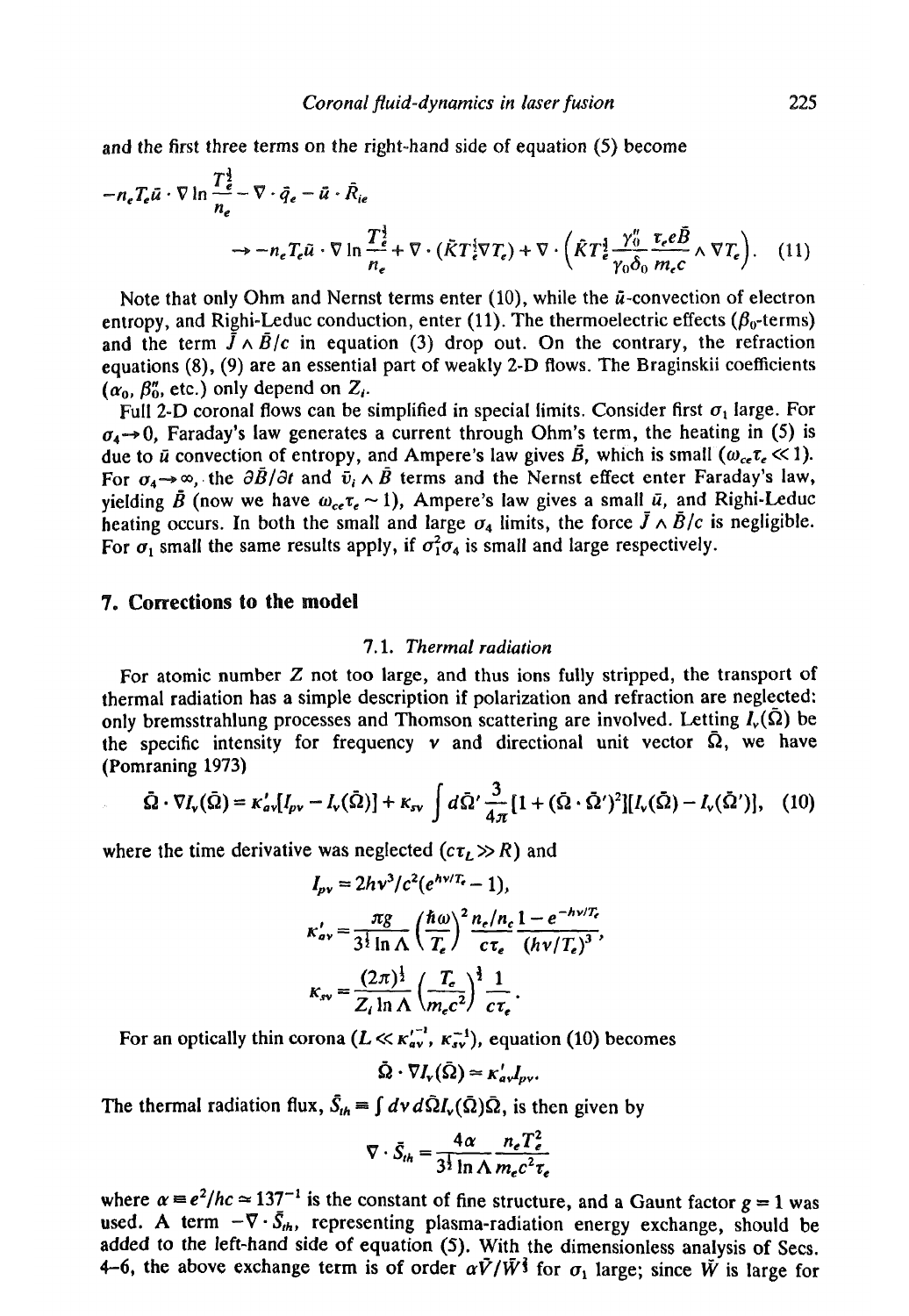usual conditions, rarely need thermal radiation be included in the analysis. Similarly, for  $\sigma_1$  small we have  $-\nabla \cdot \bar{S}_{\mu} \sim \alpha \sigma_1^2 \bar{U}/\bar{I}_0^2$ . One easily verifies that the corona is indeed optically thin; for  $\sigma_1$  large, for instance, we have

$$
R\kappa'_{\alpha\nu} \sim \frac{\bar{V}^5}{\sigma_4 \bar{W}^3} \left(\frac{m_e}{\alpha \bar{m}}\right)^2,
$$
  

$$
R\kappa_{\rm sv} \sim \frac{\bar{V}^4}{Z_i} \left(\frac{m_e}{\bar{m}}\right)^{\frac{3}{2}}.
$$

#### 7.2. *Ionization energy*

This effect was also ignored in the model of Sec. 3. If  $j^2 \varepsilon_j$  is the energy required to strip an atom off its *j*<sup>th</sup> electron, the total ionization energy is  $\sum \epsilon_j j^2$ ,  $j = 1, 2, \ldots, Z_i$ ; here

 $\varepsilon_i = I_H \times$  (a factor of order unity)

$$
I_H = \frac{m_e e^4}{2\hbar^2} = \frac{1}{2} \alpha^2 m_e c^2 \approx 13.6 \text{ eV}.
$$

For  $Z_i \gg 1$ , when the effect is largest, the total plasma energy per electron is  $\frac{1}{2} m v^2 + \frac{3}{2} T_e + \frac{1}{3} \bar{\epsilon} Z_i^2$ ,  $\bar{\epsilon}$  being some average value. To just get an estimate, we set  $m v^2 = T_e = T_e^*$ ,  $I_0 = n_c (T_e^* / m)^{\frac{1}{2}} \times (2T_e^* + \frac{1}{3} \bar{\varepsilon} Z_i^2)$  and  $\bar{\varepsilon} = 10$  ·eV (midway between 4 and 25 eV). Then we have  $T_e^* \propto 1 + Z_i^2 \bar{\varepsilon}/9T_e^*$ , the last term being the ionization correction, assumed weak. In dimensionless form, this term reads as

$$
\frac{Z_i^2 \tilde{\varepsilon}}{9T_e^*} \simeq \frac{\alpha^2 \tilde{m}}{16m_e} \frac{Z_i^2}{\tilde{V}^2 \tilde{W}^{\frac{2}{3}}} \simeq \left(\frac{Z_i}{9\tilde{V}\tilde{W}^{\frac{1}{3}}}\right)^2.
$$

Typically a Z ( $\approx Z_i$ ) of about 10-15 is the largest atomic number for which the ionization energy may be reasonably neglected.

#### 7.3. *Ionization state*

For Z large enough, the ion charge number *Z<sup>t</sup>* lags behind Z. This fact introduces complex atomic physics into the analysis. First, some appropriate value for a mean  $Z<sub>i</sub>$ must be determined as part of the problem; the ion populations for different ionization states may in fact be needed. Secondly, line emission and absorption, which are frequently quite large, will need to be accounted for in the radiation transport; the plasma-radiation exchange must be considered in the plasma energy balance. Finally the ionization energy will also be substantial.

Both high target atomic-number and special target design, result in copious thermal (x-rays) radiation in the corona of hohlraum targets. On the whole, atomic physics overwhelms fluid mechanics in the hohlraum approach to laser fusion. By restricting our study to the direct-drive approach, we explicitly exclude targets with high atomic number.

### 7.4. *Non-classical heat flux*

At a large ionization state, the mean free paths for ion-electron scattering,  $\lambda_{nl}$ , and electron-electron relaxation  $\lambda_{ee} \sim Z_i \lambda_{ei}$  are widely disparate. From equation (1),  $L_c \sim \lambda_{ei} (\bar{m}/m_e)^{\frac{1}{2}}$ , the ratio

$$
\frac{\lambda_{ee}}{L_c} \sim Z_i (m_e/\bar{m})^{\frac{1}{2}}.
$$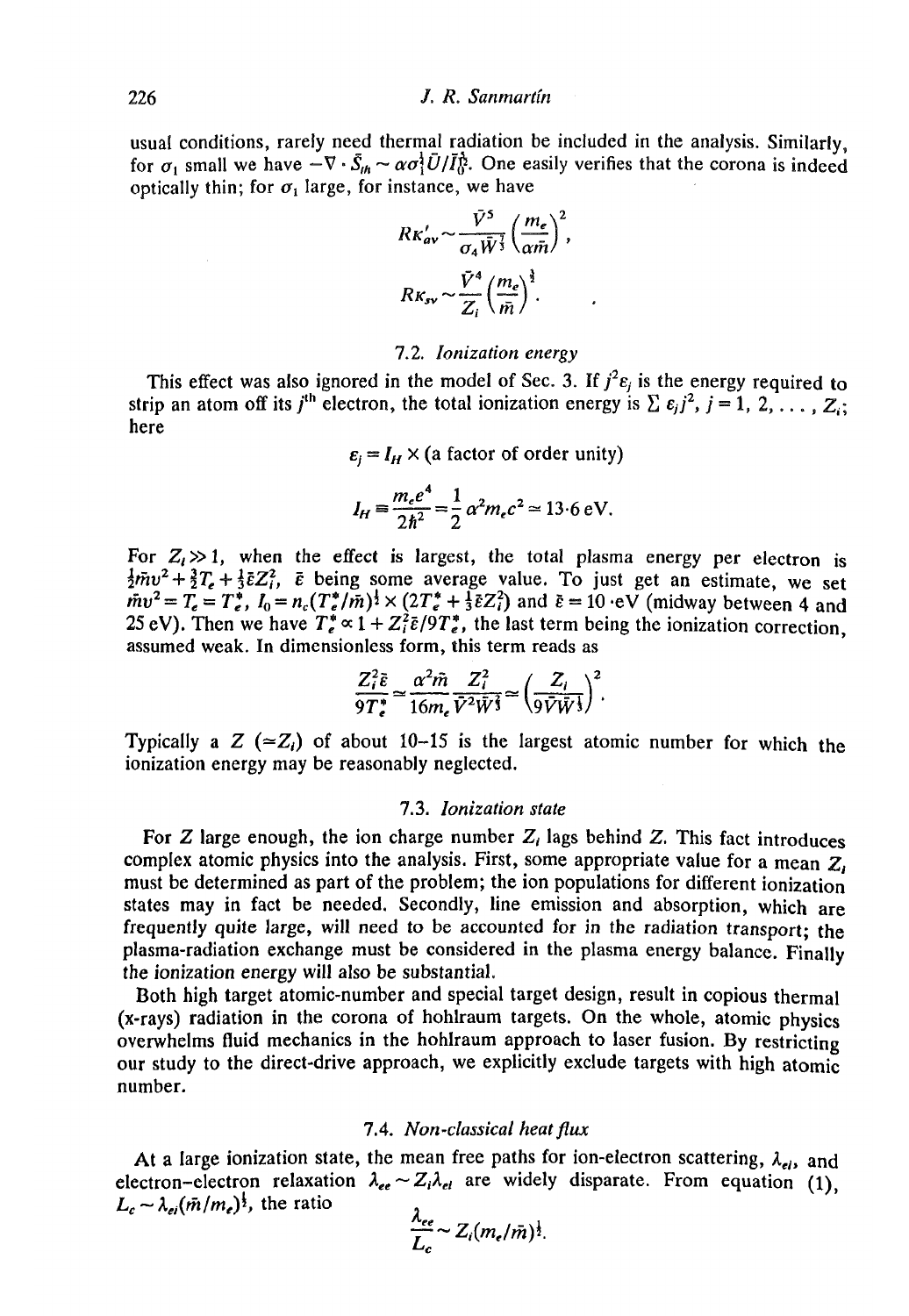need not be small. One then expects that the hypothesis of a local near-Maxwellian electron population may break down, invalidating the classical calculation of transport coefficients. Actually, i) the electrons contributing mostly to the heat-flux have energy  $\varepsilon$  somewhat above  $T_e$ , and ii) their motion between electron-electron collisions is a random walk; the condition for a break-down of local thermal equilibrium for electrons is then that  $Z_i^{\frac{1}{2}}(\varepsilon/T_e)^2$  gets near  $(\bar{m}/m_e)^{\frac{1}{2}}$ . The crude expression  $\bar{q} = -f n_e T_e (T_e / m_e)^{\frac{1}{2}} \nabla T_e / |\nabla T_e|$ , normally used under such conditions, involves an "ad hoc", overall, flux limit factor  $f$ , that must change with the regime of the coronal flow. A non-local kinetic formalism should depend on the dimensionless number  $Z_i^{\frac{1}{2}}(\varepsilon/T_e)^2 \times (m_e/\tilde{m})^{\frac{1}{2}}$  (Luciani *et al.* 1985, Albritton *et al.* 1986).

#### 7.5. *Plasma-light interaction*

The fast  $(\omega^{-1})$  time-scale interaction between laser beam and plasma electrons basically yields the dielectric function,  $1 - n_e/n_c$ , for light propagation, and the absorption coefficient *kbr.* There are however additional interaction phenomena, not included in our model.

First, for  $Z_i$  large, the ratio  $\lambda_{ee}/\lambda_{ei}$  is of order  $Z_i$ , as earlier noticed. This affects the classical result for  $k_b$  when  $Z_iI_0/cn_cT_e^*$  reaches about unity (Langdon 1980).

Secondly, (linear) resonance absorption occurs at the critical density for oblique incidence and  $p$ -polarization. For weakly two-dimensional flow, the absorption will depend on the value of  $(\lambda \nabla \ln n_e)^3 (1 - \bar{s}_i \cdot \nabla n_e / |\nabla n_e|)$  at  $n_e$  (Friedberg *et al.* 1972).

Finally, (nonlinear) parametric effects may affect the fate of light propagating inwards, up to the critical surface. Such inconvenient effects may be avoided by the use of broad laser bandwidth.

#### 7.6. *Target thickness*

If the target is a foil, or a spherical shell, so thick that the inward moving perturbation has not reached its backface by the end of the pulse, then an overall momentum balance shows that

inward velocities 
$$
\sim c_s^* \times (\rho_c/\rho_{\text{target}})^{\frac{1}{2}} \ll c_s^*
$$
.

This inequality was the basis for the neglect of the receding motion of the ablation surface, an essential point in our model for a coronal analysis. The target thickness  $\Delta R$ is large enough if

$$
\Delta R > \tau_L c_s^* (\rho_c / \rho_{\text{target}})^{\frac{1}{2}} \quad \text{or} \quad \rho_c / \rho_{\text{target}} < (\Delta R / c_s^* \tau_L)^2. \tag{11}
$$

If, however, the opposite is true, then we have

inward velocities 
$$
\sim c_s^* \times \frac{c_s^* \tau_L}{\Delta R} \times \frac{\rho_c}{\rho_{\text{target}}}
$$
,

so that the receding motion may be neglected if

$$
\tau_L c_s^*(\rho_c/\rho_{\text{target}}) \ll \Delta R \ll \tau_L c_s^*(\rho_c/\rho_{\text{target}})^{\frac{1}{2}}.
$$

The first inequality, weaker than (11), basically means that the ablated mass fraction be small. For a spherical shell of radius *R,* the pulse will be on, at shell collapse, if

$$
c_s^* \tau_L > (R \Delta R)^{\frac{1}{2}} (\rho_{\text{target}}/\rho_c)^{\frac{1}{2}}
$$

$$
\Delta R < \tau_L c_s^*(\rho_c/\rho_{\text{target}}) \times c_s^* \tau_L/R.
$$

or